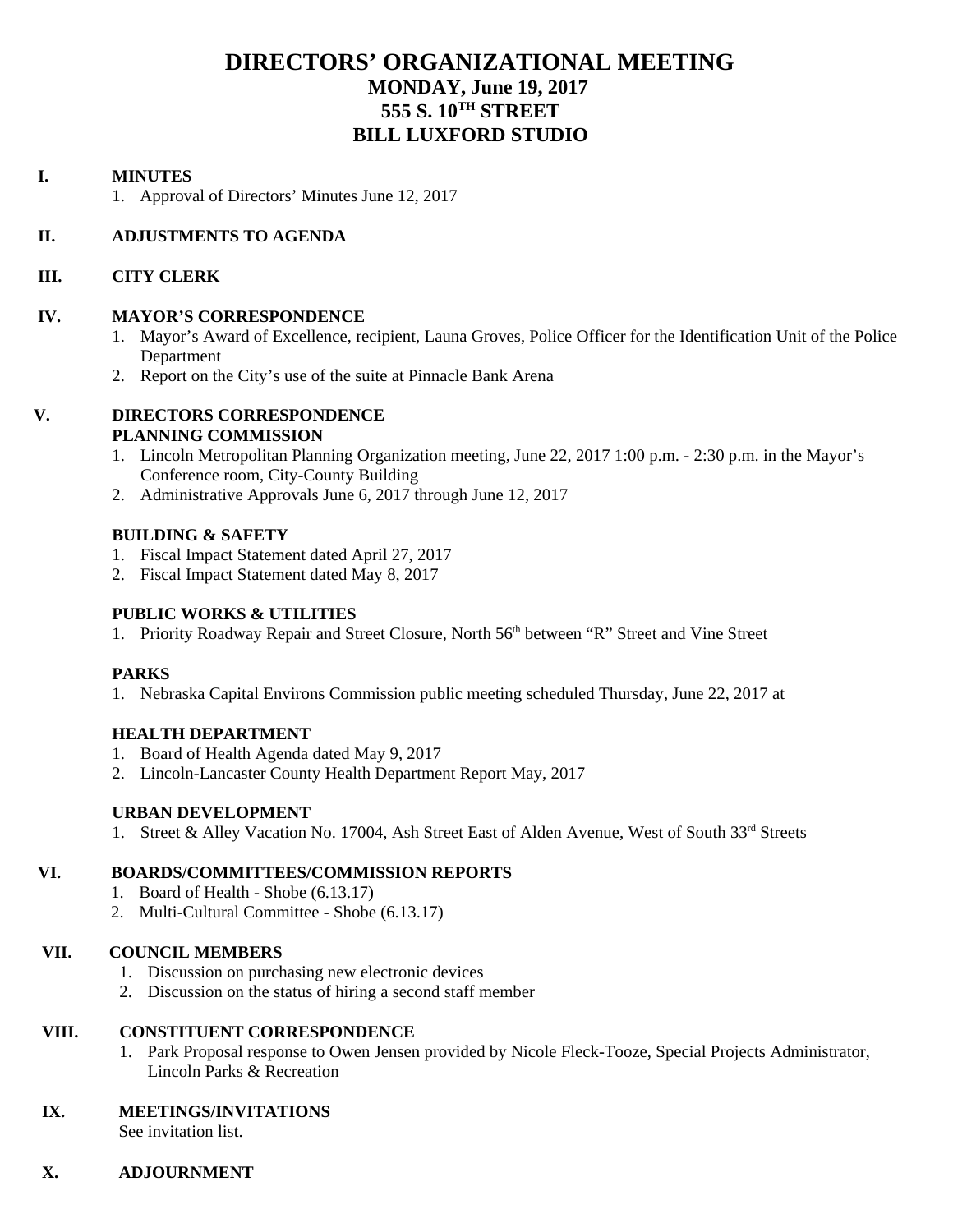# **MINUTES DIRECTORS' MEETING Monday, June 19, 2017**

**Present:** Roy Christensen, Jane Raybould, Cyndi Lamm, Carl Eskridge, Jon Camp, Bennie Shobe, and Leirion Gaylor Baird

**Others Present:** Teresa Meier, City Clerk; Rick Hoppe, Chief of Staff, Mayor's Office. Jeff Kirkpatrick, City Attorney. Dave Landis, Urban Development. Others present but not familiar with names and department heads.

Chair, Roy Christensen opened the meeting at 2:00 p.m.

### **I. MINUTES**

Approval of Directors' Meeting Minutes, for June 12, 2017.

#### **II. ADJUSTMENTS TO AGENDA -** None

#### **III. CITY CLERK**

Meier Under Public Hearing – Liquor Resolutions, Items 19 /20, 21/22 and 23/24 will be called together.

Under Public Hearing Ordinances –  $3<sup>rd</sup>$  Reading, Items 28/29 will be called together. Item 35 there is a Motion to Amend No. 1.

#### **IV. MAYOR'S OFFICE**

Donna Garden provided an update on the power interruption at the well filed in Ashland from the storm over the weekend; Power was lost to the pumps in the well field and the Ashland plant. A combined effort between the City and OPPD resulted in backup power to the well field and the plant. After discussion with OPPD regarding the duration of the of power outage it was decided to move forward and get the portable generators in place to the well field to provide backup power. Right about the time the generators were in place OPPD was able to restore the power to both the well fields and the Ashland plant. The emergency Management plan was followed and worked very well. The generators were left onsite to ensure power was stable.

Eskridge inquired as to if there were any addition steps the City or OPPD could take. Donna Garden advised a full action report will be prepared and distributed to appropriate City officials for review. She reintegrated the Action Plan was followed and the special agreements with the generator providers worked very well during this particular situation. One item they would like to follow up with OPPD is a worst case scenario to ensure that generators are always provided in a timely manner.

Gaylor Baird inquired about having backup generators available onsite at all times. Donna Garden advised the most cost effective approach is to continue with the contracts on the mobile generators rather than having stationary generators onsite at all times. This topic will be reviewed in the full action report.

Molly Burton with the Mayor's office and Tom Lorenz, GM SMG, Pinnacle Bank Arena presented on the City of Lincoln's private suite at Pinnacle Bank Arena. A copy of the Suite Use Policy was distributed to all Council members. Charts detailing how the City Suite has been used for charities, City use, Credit Card fees, General Fund Swap, Privates Use, and Misc. were also provided to all Council members. In addition, a report was provided detailing when financial transaction was generated for the use of the City Suite. To briefly summarize the Suite Policy; The use for public purposes, some examples of that would be Urban Economical Development used it several times, State Senators, also used to host non-profits on several occasions including the Hub, LPS Foundation, and the Salvation Army. LPD has also used it with their program for at risk middle school and high school youth. Tom Lorenz explained the process of